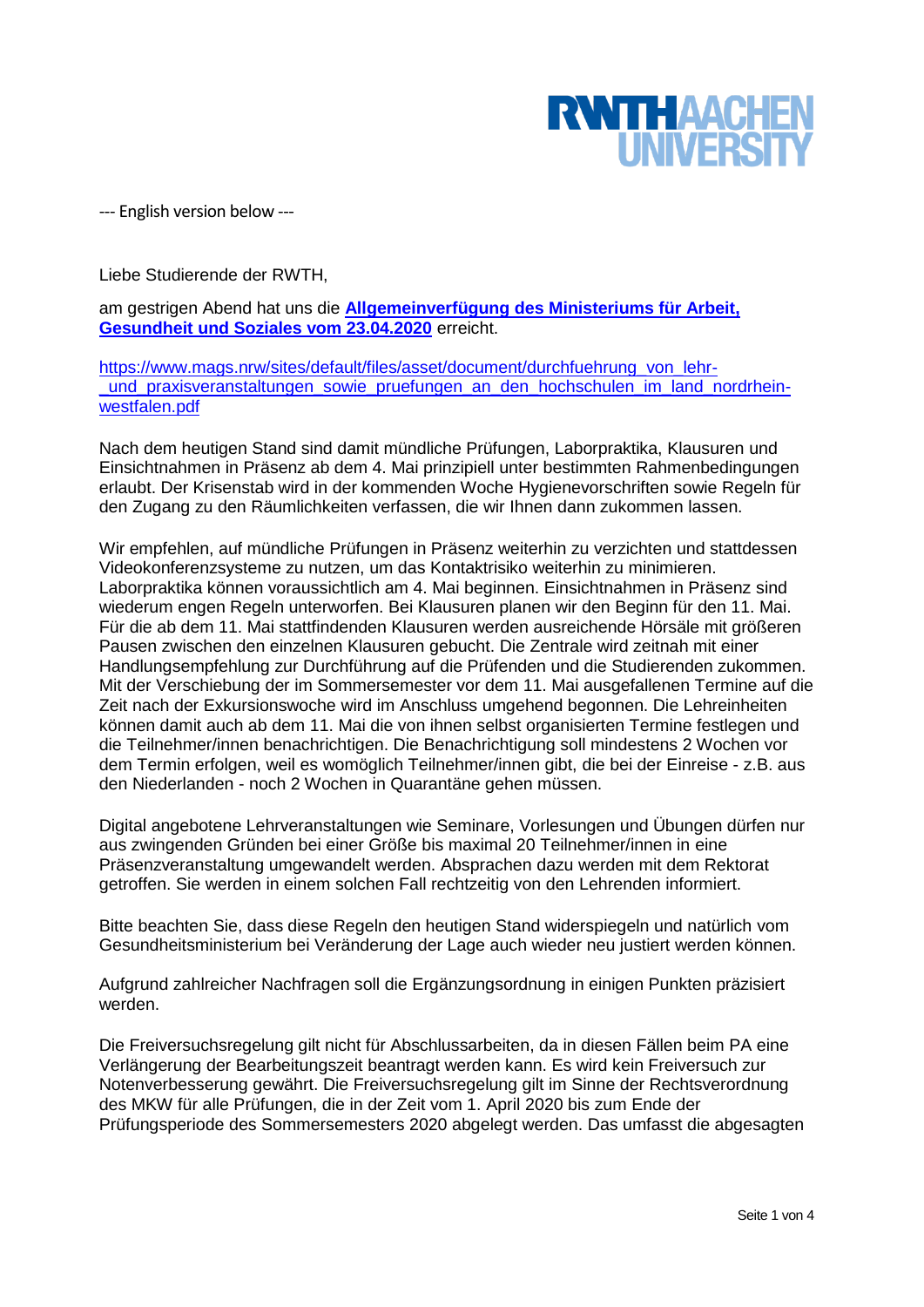

Prüfungstermine aus dem Wintersemester ebenso wie die Modulprüfungen, für die im Sommersemester mehr als ein Prüfungstermin angeboten wird.

Alle mündlichen Ergänzungsprüfungen (MEP), die zu Klausuren aus dem Wintersemester noch ausstehen, führen bei einem Nichtbestehen dazu, dass die Teilnehmer/innen einen weiteren schriftlichen Versuch beim nächsten Prüfungstermin mit eventueller MEP erhalten. Sollte der Termin nicht wahrgenommen werden können, ist ein Härtefallantrag beim PA zu stellen. Für alle Klausuren - auch für die ausgefallenen Klausuren aus dem Wintersemester gilt der Versuch als nicht unternommen, wenn er nicht bestanden wurde. Wenn es sich um den Drittversuch handelt, besteht kein Anspruch auf eine MEP, allerdings auf eine Wiederholung.

Gleichzeitig erhalten die Prüfungsausschüsse das Recht, zu einzelnen Modulen oder ganzen Studiengängen zusätzliche mündliche Ergänzungsprüfungen zu beschließen.

Zur Nutzung von Zoom folgen noch einige Hinweise, die einen Code of Conduct darstellen, um verantwortungsvoll mit diesem Format umzugehen.

Ich möchte auf das Urheberrecht auch im Videobereich hinweisen. Sie können die Videos zum Zweck des eigenen Studiums nutzen. Eine Verbreitung oder ein Download ist nur mit Zustimmung der Lehrenden erlaubt und kann andernfalls strafrechtlich verfolgt werden.

Ich möchte an Sie appellieren, bei der Eingabe in Zoom nur Phantasienamen zu verwenden, die nicht anstößig sind*.* Darüber hinaus sollen die Zugangsdaten zu Zoom nicht weitergegeben werden. Es ist vorgekommen, dass einzelne Studierende Lehrende oder Mitstudierende im anonymen Chat verunglimpft haben. In diesem Fall darf der Chat aus Fürsorgegründen gegenüber den Betroffenen so nicht fortgeführt werden. Das CLS empfiehlt in diesem Fall die Nutzung externer Tools, z.B.<https://frag.jetzt/> der TH Mittehessen, das ohne jegliche Anmeldung funktioniert und eine Moderation der Beiträge erlaubt. Alternativ ist es ansonsten auch möglich, Chats nur im Lernraum mit dem Klarnamen zuzulassen.

Mit besten Grüßen

Aloys Krieg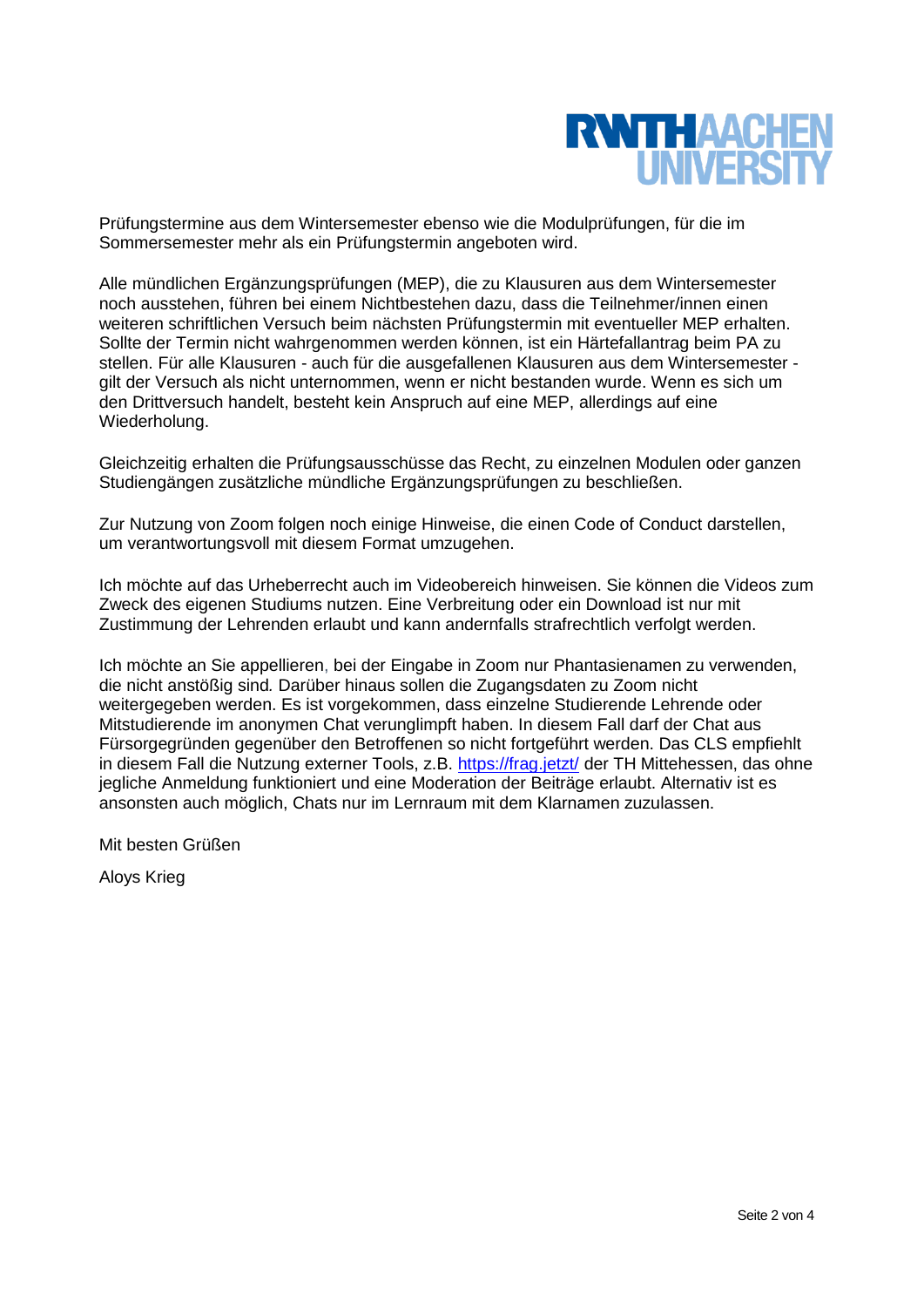

Dear RWTH Students,

Yesterday evening we received the **[General Decree of the NRW Ministry of Labor, Health](https://www.mags.nrw/sites/default/files/asset/document/200423_internet_av_durchfuehrung_von_lehr-_und_praxisveranstaltungen_sowie_pruefungen_an_den_hochschulen_im_land_nordrhein-westfalen.pdf)  [and Social Affairs dated April 23, 2020](https://www.mags.nrw/sites/default/files/asset/document/200423_internet_av_durchfuehrung_von_lehr-_und_praxisveranstaltungen_sowie_pruefungen_an_den_hochschulen_im_land_nordrhein-westfalen.pdf)**.

[https://www.mags.nrw/sites/default/files/asset/document/durchfuehrung\\_von\\_lehr](https://www.mags.nrw/sites/default/files/asset/document/durchfuehrung_von_lehr-_und_praxisveranstaltungen_sowie_pruefungen_an_den_hochschulen_im_land_nordrhein-westfalen.pdf) und praxisveranstaltungen sowie pruefungen an den hochschulen im land nordrhein[westfalen.pdf](https://www.mags.nrw/sites/default/files/asset/document/durchfuehrung_von_lehr-_und_praxisveranstaltungen_sowie_pruefungen_an_den_hochschulen_im_land_nordrhein-westfalen.pdf)

As things stand today, according to the new regulations, in-person oral exams, lab courses, written exams, and exam script viewing sessions will be permitted from May 4 onwards, provided certain prerequisites are fulfilled. The crisis management team will draw up hygiene rules and rules for access to the University campus next week, which we will send to you as soon as possible.

We recommend that you continue to refrain from taking face-to-face oral exams and instead use video conferencing to keep personal contact to a minimum. Lab courses are expected to begin on May 4. Holding in-person exam script viewing sessions, however, is subject to strict regulations. We plan to start holding written exams from May 11. For written exams held from May 11 onwards, suitable lecture halls will be provided and longer breaks between the different exams will be scheduled. The University management will provide examiners and students with recommendations on the implementation of written exams in due course. The exam dates that were canceled in the summer semester before May 11 will then be immediately rescheduled to the time after excursion week. Teaching units can set the dates for exams they implement themselves from May 11 onwards and notify the participants. Notification should be made at least 2 weeks prior to the exam date, because there might be participants who are subject to a two-week quarantine on their arrival – e.g. from the Netherlands.

Courses offered digitally, such as seminars, lectures, and tutorials, may only be converted into in-person classes for compelling reasons and if the number of participants does not exceed 20. Currently, arrangements for this are being agreed with the Rectorate. If you are affected by this development, you will be informed in good time by your instructor.

Please note that these rules reflect the current status and may, of course, be readjusted by the Ministry of Health if the situation changes.

In response to numerous requests, the recently issued supplementary examination regulations will be clarified in a number of points.

The free attempt regulation does not apply to final theses, as candidates may apply for an extension of the time frame for completion to the examination board. Free attempts to improve grades will not be granted. The free attempt regulation applies in terms of the Ministry for Culture and Science legal ordinance for all exams taken between April 1, 2020, and the end of the examination period of summer semester 2020. This includes the exams postponed from the winter semester as well as the module examinations for which more than one examination date is offered in the summer semester.